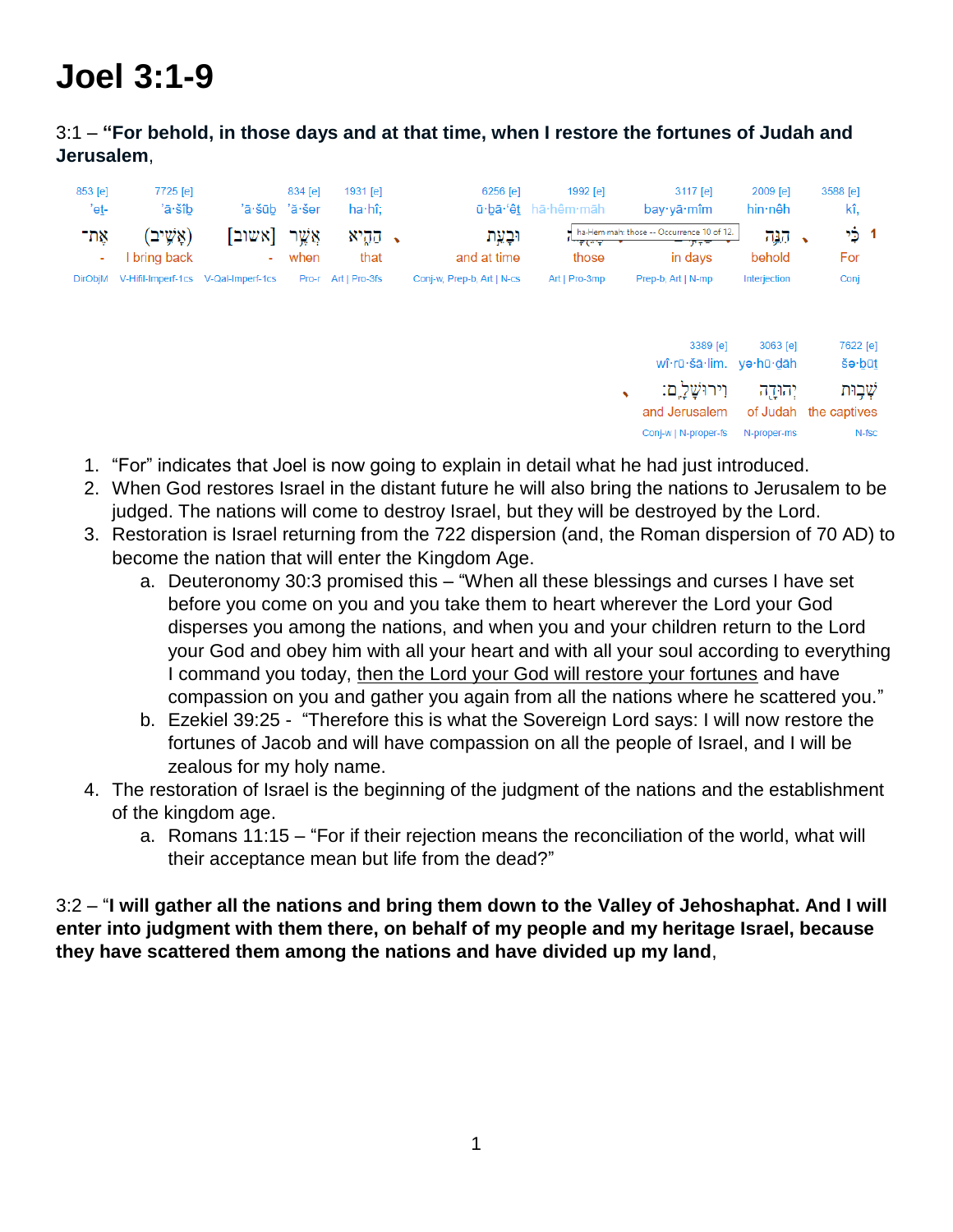| ya·hō·wō·šā·pāt;<br>we ho w rad tim,<br>kāl-<br>$\mathbf{e}\cdot$ meq<br>'el-<br>hag gō · w · yim,<br>'eṯ-<br>אָל־<br>הגוֹיִם<br>כָּל־<br>וְהְוֹרַדְתִּים<br>אַת־<br>עֲמֶק<br>יְהִוֹשָׁפֵט<br>$\rightarrow$ | wə·qib·baş·tî<br>2 וְקִבַּצְתִּי |  |
|-------------------------------------------------------------------------------------------------------------------------------------------------------------------------------------------------------------|----------------------------------|--|
|                                                                                                                                                                                                             |                                  |  |
|                                                                                                                                                                                                             |                                  |  |
| of Jehoshaphat the Valley<br>all<br>and bring them down<br>nations<br>to                                                                                                                                    | and I will gather                |  |
| Conj-w   V-Hifil-ConjPerf-1cs   3mp<br>Conj-w   V-Piel-ConjPerf-1cs<br>N-proper-ms<br>N-msc<br>Art   N-mp<br>N-msc<br><b>DirObjM</b><br>Prep                                                                |                                  |  |
| 3478 [e]<br>5159 [e]<br>5971 [e]<br>6340 [e]<br>834 [e]<br>5921 [e]<br>8033 [e]<br>5973 [e]                                                                                                                 | 8199 [e]                         |  |
| 'al-<br>'ă·šer<br>yiś·rā·'êl<br>wə·na·ḥă·lā· <u>t</u> î<br>ʻam∙mî<br>šām,<br>piz·zə·rū<br>$'$ im $\cdot$ mām                                                                                                | wə·niš·paţ·tî                    |  |
| עַמֶּי<br>αψ<br>יִשְׂרָאֵל ֿ<br>על־<br>עמַם<br>אָ א <i>ֶ</i> ער<br>ונחלתי<br>פּזֶרוּ                                                                                                                        | וִנְשָׁפַּטְהָי                  |  |
| of My people<br>Whom<br>On account<br>with them and I will enter into judgment<br>they have scattered<br>and My heritage<br>there<br>Israel                                                                 |                                  |  |
| V-Piel-Perf-3cp<br>N-proper-ms<br>Conj-w   N-fsc   1cs<br>N-msc   1cs<br>Prep   3mp<br>Pro-r<br>Prep<br>Adv                                                                                                 | Conj-w   V-Nifal-ConjPerf-1cs    |  |
| 2505 [e]<br>776 [e]<br>853 [e]                                                                                                                                                                              | 1471 [e]                         |  |
| hil·lê·qū.<br>'ar·şî<br>wə∙'e <u>t</u> -                                                                                                                                                                    | bag·gō·w·yim,                    |  |
| חָלֵקוּ:<br>אַרְצִי<br>ר וְאֶת־                                                                                                                                                                             | בגוֹיִם                          |  |
| they have divided up<br>My land<br>and also                                                                                                                                                                 | among the nations                |  |
| Conj-w   DirObjM<br>V-Piel-Perf-3cp<br>N-fsc   1cs                                                                                                                                                          | Prep-b, Art   N-mp               |  |

- 1. "Valley of Jehoshaphat" means literally "Yahweh Judges"
	- a. This is the only place this is a geographical location.
	- b. It may be in the Kidron Valley or that valley extended toward the Dead Sea (King Jehoshaphat)
	- c. It may not be a location, but an event. The event would be "Yahweh Judges" and it would be there in Jerusalem where the nations have been gathered.
- 2. Valleys are often the place of battles
- 3. In verse 2:14 this location is called "valley of decision" where the nations are judged for scattering God's people -

"Multitudes, multitudes, in the valley of decision!"

4. This may be the name of the new valley formed when the Lord returns as described in Zechariah 14:4 -

"On that day his feet will stand on the Mount of Olives, east of Jerusalem, and the Mount of Olives will be split in two from east to west, forming **a great valley**, with half of the mountain moving north and half moving south."

5. Jesus refers to this verse in his account of the final judgment when the Son of Man comes in his glory in Matthew 25:31-46 – "When the Son of Man comes in his glory, and all the angels with him, then he will sit on his glorious throne. Before him will be gathered all the nations, and he will separate people one from another as a shepherd separates the sheep from the goats. And he will place the sheep on his right, but the goats on the left. Then the King will say to those on his right, 'Come, you who are blessed by my Father, inherit the kingdom prepared for you from the foundation of the world………."

6.

Joel 3:3 – "**and have cast lots for my people, and have traded a boy for a prostitute, and have sold a girl for wine and have drunk it**.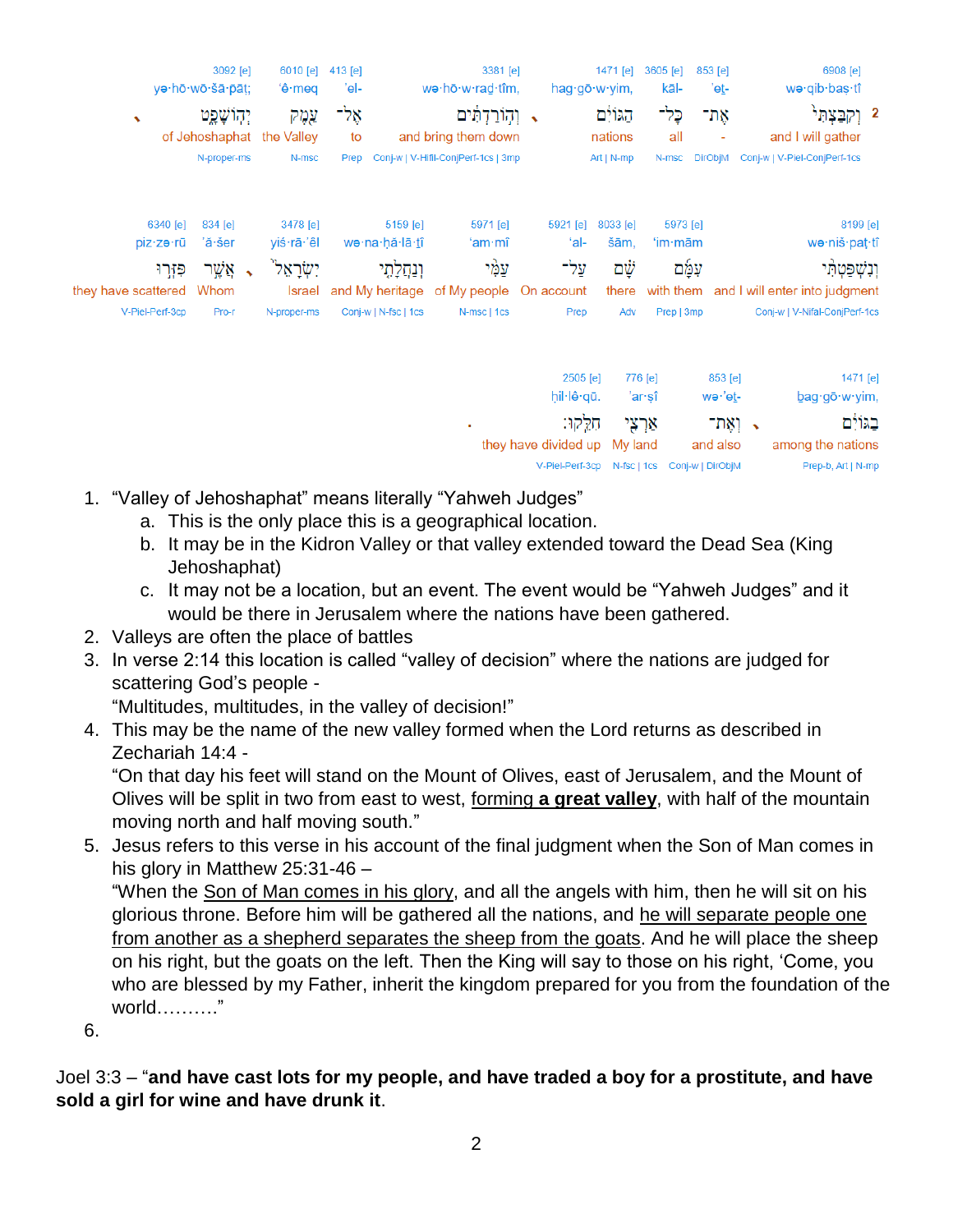|           | 2181 [e]<br>baz∙zō·w·nāh, | 3206 [e]<br>hay $ve$ led | 5414 [e]<br>way∙yit∙tə∙nū                  | 1486 $[e]$<br>āō∙w∙rāl; | 3032 [e]<br>yad dū            | 5971 [e]<br>$'$ am $\cdot$ mî | 413 [e]<br>we·'el-         |
|-----------|---------------------------|--------------------------|--------------------------------------------|-------------------------|-------------------------------|-------------------------------|----------------------------|
| $\bullet$ | בזונה<br>for a harlot     | ביֶּלְל<br>a boy         | וַיִּתְנָוּ<br>and have given [as payment] | גוֹרִל                  | ידו<br>lots they have cast    | עמי<br>My people              | - נְאֶל<br>For             |
|           | Prep-b, Art   N-fs        | $Art   N-ms$             | Conj-w   V-Qal-ConsecImperf-3mp            | N-ms                    | V-Qal-Perf-3cp                | N-msc   1cs                   | Conj-w   Prep              |
|           |                           |                          |                                            | 8354 [e]                | 3196 [e]                      | 4376 [e]                      | 3207 [e]                   |
|           |                           |                          |                                            | way·yiš·tū.             | $b$ ay·ya·yin                 | mā∙kə∙rū                      | wə·hay·yal·dāh             |
|           |                           |                          | ٠<br>that they may drink                   | וישתו:                  | בירו<br>$\bullet$<br>for wine | מָכְרִוּ<br>sold              | וְהַיַּלְדֶה<br>and a girl |
|           |                           |                          | Coni-w   V-Qal-ConsecImperf-3mp            |                         | Prep-b, Art   N-ms            | V-Qal-Perf-3cp                | Conj-w, Art   N-fs         |

- 1. Jews were considered worth so little that:
	- a. A price for a slave boy was equal to the price of a night with a prostitute
	- b. A price for a slave girl was equal to wine (a glass? a bottle? a night's bar tab?)
- 2. This was partially fulfilled in the 300's by Antiochus Epiphanes, but this is talking about something bigger and eschatological.
	- a. It may include Rome and the local militaries in 70 AD
	- b. It may include the AntiChrist and the nations at the  $3\frac{1}{2}$  year mark pursuing Israel

Joel 3:4 – "**What are you to me, O Tyre and Sidon, and all the regions of Philistia? Are you paying me back for something? If you are paying me back, I will return your payment on your own head swiftly and speedily**.

|      | 1571 [e]<br>wə∙ğam                |       | 4100 [e]<br>māh-  | $859$ [e]<br>'at·tem | lî                       | 6865 [e]<br>sōr                         | 6721 [e]<br>wə·sî·dō·wn, |                      | 3605 [e]<br>wə∙kōl         | 1552 [e]<br>_ae·lî·lō·wt  | 6429 [e]<br>pə·lā·še <u>t</u> ;     | 1576 [e]<br>hag∙gə·mūl,   | 859 [e]<br>'at·tem |
|------|-----------------------------------|-------|-------------------|----------------------|--------------------------|-----------------------------------------|--------------------------|----------------------|----------------------------|---------------------------|-------------------------------------|---------------------------|--------------------|
|      | 4 וְֿגַם<br>And indeed            |       | → מה־<br>what     | אתֱם<br>have vou     | ጓኑ<br>Tyre to do with Me | צר                                      | ַ וְצִידוֹן<br>and Sidon |                      | י וֹלְל<br>and all         | גְּלִילְוֹת<br>the coasts | פּלַשֶׁת<br>of Philistia            | הגּמוּל<br>retaliate      | ੇ ਅਰੁਖ<br>you      |
|      | Conj-w   Conj                     |       | Interrog          | Pro-2mp              | Prep   1cs               | N-proper-fs                             |                          | Conj-w   N-proper-fs | Conj-w   N-msc             | $N$ -fpc                  | N-proper-fs                         | $Art   N-ms$              | Pro-2mp            |
|      | 7999 [e]<br>'ā·lāy, me·šal·le·mîm |       | 5921 [e]          | 518 [e]<br>wə·'im-   | 1580 [e]<br>qō∙mə∙lîm    | 859 [e]<br>'a <sup>-</sup> lay, 'at-tem | 5921 [e]                 | 7031 [e]<br>qal      | 4120 [e]<br>me·hê·rāh.     | 7725 [e]<br>'ā∙šîb        | 1576 <b>[e]</b><br>qə∙mul∙kem       | 7218 [e]<br>ba·rō·ša·kem. |                    |
|      | מְשַׁלְמֶים                       | עָלְי |                   | ואִם־                | גֹּמְלִים                | אַתֵּם                                  | עָלִי                    | קל                   | מְהָרָה                    | אֹשֵיב                    | גְּמֻלְבֶם                          | בראשכם:                   |                    |
| will |                                   |       | but if against Me |                      | retaliate                | you                                     | against Me               | Swiftly              | I will return and speedily |                           | upon your own head vour retaliation |                           |                    |
|      | V-Piel-Prtcpl-mp                  |       | Prep   1cs        | Conj-w   Conj        | V-Qal-Prtcpl-mp          | Pro-2mp                                 | Prep   1cs               | Adj-ms               | Adv                        | V-Hifil-Imperf-1cs        | N-msc   2mp                         | Prep-b   N-msc   2mp      |                    |

- 1. The Phoenicians (Tyre and Sidon) and the Philistines (Philistia) are mentioned.
	- a. This would be modern Lebanon and Gaza
	- b. Tyre was destroyed by Alexander in 332 BC
- 2. Why only mention Phoenicia and Philistia? Where are mentions of Egypt, Babylon, Assyria, etc?
	- a. Phoenicians and Philistines may have done some unremember crime against Israel in Joel's day
	- b. When the northern army invades the local militaries may take advantage of Israel's weakness just like Edom did in the book of Obadiah when Babylon invaded Judah
	- c. These may be examples representing all the nations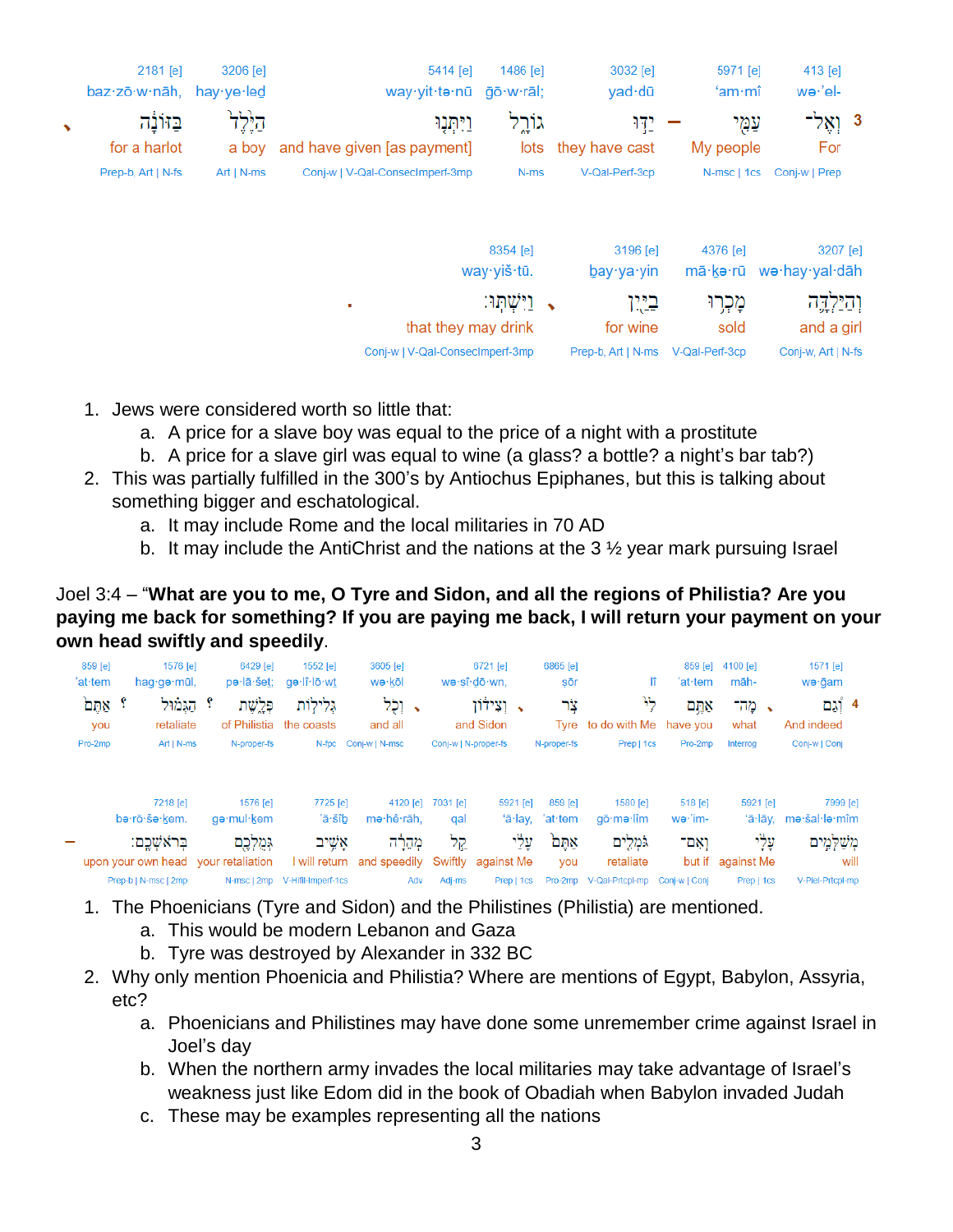- 3. Their sin against God is mentioned next verse:
	- a. Taken the Lord's silver and gold
	- b. Carried the Lord's treasures into their pagan temples
	- c. Sold the Lord's people to the Greeks to be slaves
	- d. Removed the Lord's people from the Promised Land so they could occupy it

Joel 3:5 – "**For you have taken my silver and my gold, and have carried my rich treasures into your temples**.

| 1964 [e]<br>lə∙hê∙kə∙lê∙kem.                              | 935 [e]          | 2896 [e]<br>hă bê tem hat tō bîm, | $4261$ [e]<br>ū·ma·hă·mad·day               | 3947 [e]<br>$leq$ qah tem; | 2091 [e]<br>ū∙zə∙hā∙bî              | 3701 lel<br>kas∙pî            | 834 [e]<br>'ă·šer- |  |
|-----------------------------------------------------------|------------------|-----------------------------------|---------------------------------------------|----------------------------|-------------------------------------|-------------------------------|--------------------|--|
| הֵבֵאתֵם לְהֵיכָלֵיכֵם:<br>into your temples have carried |                  | – הטֹּבִ֫ים<br>prized             | ומחמדי<br>and My possessions you have taken | $\sim$ לקחתם               | and My gold My silver because       | 5 אַשֶׁר־ כַּסְפִּי וּזְהָבְי |                    |  |
| Prep-I   N-mpc   2mp                                      | V-Hifil-Perf-2mp | Art   Adj-mp                      | Conj-w   N-mpc   1cs                        | V-Qal-Perf-2mp             | Conj-w   N-msc   1cs    N-msc   1cs |                               | Pro-r              |  |

## Joel 3:6 – "**You have sold the people of Judah and Jerusalem to the Greeks in order to remove them far from their own border**.

| 1121 $[e]$     | 3063 [e]          | 1121 [e]                   | 3389 [e]                 | 4376 [e]                                                         | 1121 $[e]$ | 3125 [e]                            | 4616 [e] |
|----------------|-------------------|----------------------------|--------------------------|------------------------------------------------------------------|------------|-------------------------------------|----------|
| ū∙bə∙nê        | ū·bə·nê yə·hū·dāh |                            | me·kar·tem ye·rū·šā·lim, |                                                                  | lib∙nê     | lə·ma·'an hay·yə·wā·nîm;            |          |
| 6 וּבְנֵי      | יהוּדַה וּבְנֵי   |                            |                          | יִרוּשָׁלֵם מִכַרְתֵּם לִבְנֵי                                   |            | היְוָנֶים                           | לִמְעַן  |
|                |                   |                            |                          | to You have sold of Jerusalem and the sons of Judah And the sons |            | the Greeks                          | that     |
| Conj-w   N-mpc |                   | Conj-w   N-mpc N-proper-ms | N-proper-fs              | V-Qal-Perf-2mp                                                   |            | Art   N-proper-mp    Prep-I   N-mpc | Conj     |

| 1366 [e] 5921 [e]<br>ge·bū·lām. mê·'al |        | 7368 [e]<br>har hî gām                     |
|----------------------------------------|--------|--------------------------------------------|
| מעל גִּבוּלִם:<br>their borders        |        | הַרְחִיקָם<br>from you may remove them far |
| N-msc   3mp                            | Prep-m | V-Hifil-Inf   3mp                          |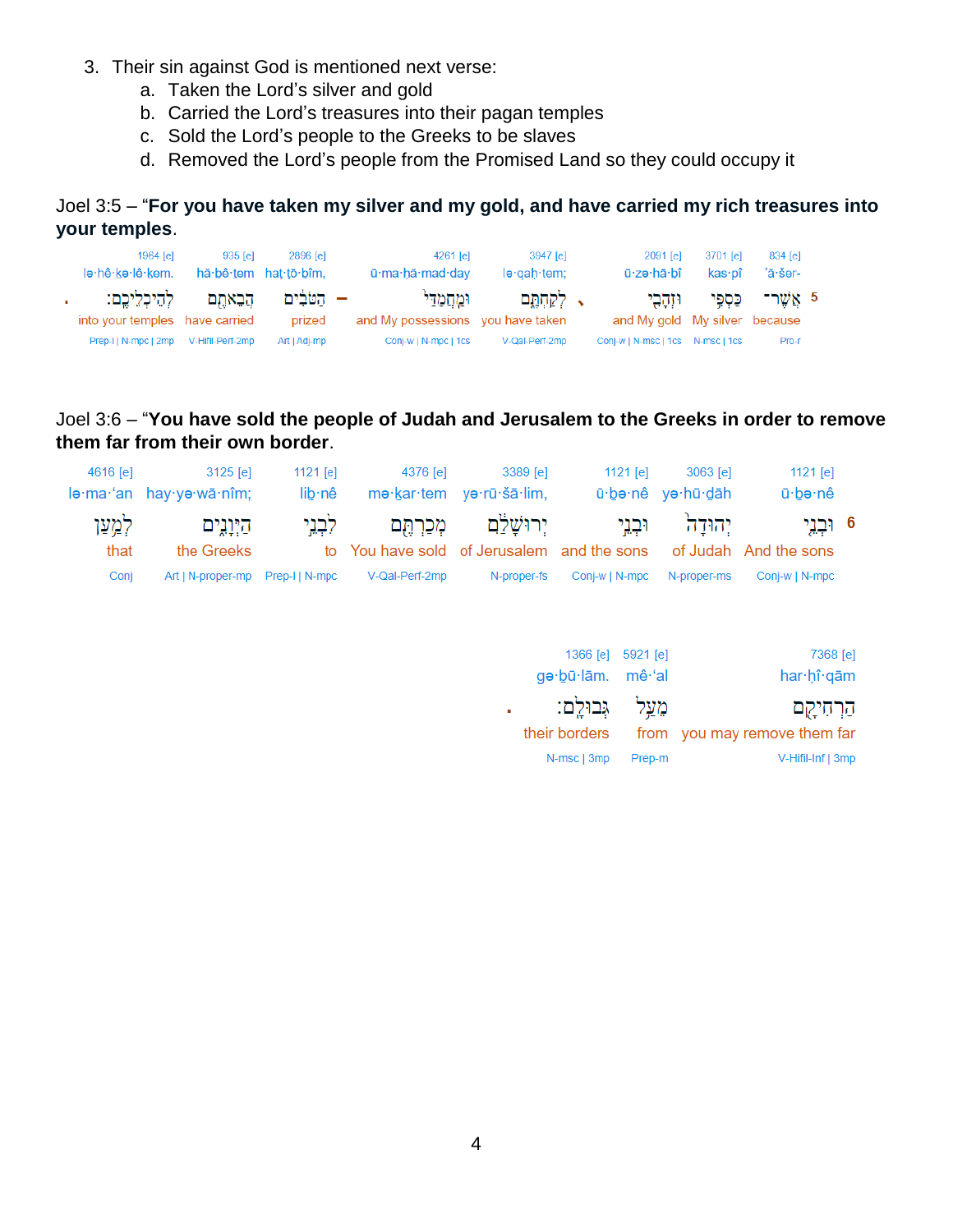Joel 3:7 – "**Behold, I will stir them up from the place to which you have sold them, and I will return your payment on your own head**.



Joel 3:8 – "**I will sell your sons and your daughters into the hand of the people of Judah, and they will sell them to the Sabeans, to a nation far away, for the LORD has spoken**."

|   | 4376 [e]<br>ū·mā·kar·tî                 | 853 [e]<br>'et- | 1121 $[e]$<br>bə∙nê∙kem |               | 853 [e]<br>wə·'et- |          | 1323 [e]<br>bə·nō·w·tê·kem.         | 3027 [e]<br>bə·vad | 1121 $[e]$<br>bə∙nê                 |                         | 3063 [e]<br>yə·hū·dāh, |            |
|---|-----------------------------------------|-----------------|-------------------------|---------------|--------------------|----------|-------------------------------------|--------------------|-------------------------------------|-------------------------|------------------------|------------|
| 8 | ֿוּמָכַרְתָ <i>י</i><br>And I will sell | אַת־            | בְנֵיכֶם<br>your sons   |               | ואַת־<br>and       |          | בִּנְוֹתֵיכֶם<br>your daughters     | בְּיַל             | בְּנֵי<br>of the sons Into the hand |                         | יהולה<br>of Judah      | $\sqrt{2}$ |
|   | Conj-w   V-Qal-ConjPerf-1cs             | <b>DirObjM</b>  | N-mpc   2mp             |               | Conj-w   DirObjM   |          | N-fpc   2mp                         | Prep-b   N-fsc     | N-mpc                               |                         | N-proper-ms            |            |
|   | 4376 [e]                                | 7615 [e]        |                         |               | 413 [e]            | 1471 [e] | 7350 [e]                            | 3588 [e]           | 3068 [e]                            | 1696 [e]                |                        |            |
|   | ū·me·kā·rūm                             | liš·bā·yim      |                         |               | 'el-               | gō·w     | rā·hō·wg:                           | kî                 | Yah weh                             | $dib \cdot b\hat{e}r$ . | S                      |            |
|   | וּמְכָרוּם                              | לשִׁבָאיִם      |                         | $\mathcal{L}$ | אֵל־               | ړ۱۲      | רֲחֶוֹק<br>$\overline{\phantom{a}}$ | כֵי                | יְהוָה                              | דִּבֵּר:                | ο<br>$\blacksquare$    |            |
|   | and they will sell them                 |                 | to the Sabeans          |               | to                 |          | far off a people                    | for                | Yahweh                              | has spoken              | ۰                      |            |
|   | Conj-w   V-Qal-ConjPerf-3cp   3mp       |                 | Prep-I   N-proper-mp    |               | Prep               | N-ms     | Adj-ms                              | Conj               | N-proper-ms                         | V-Piel-Perf-3ms         |                        | Punc       |

1. 332 BC - the citizens of Tyre and Gaza where conquered and enslaved by Alexander